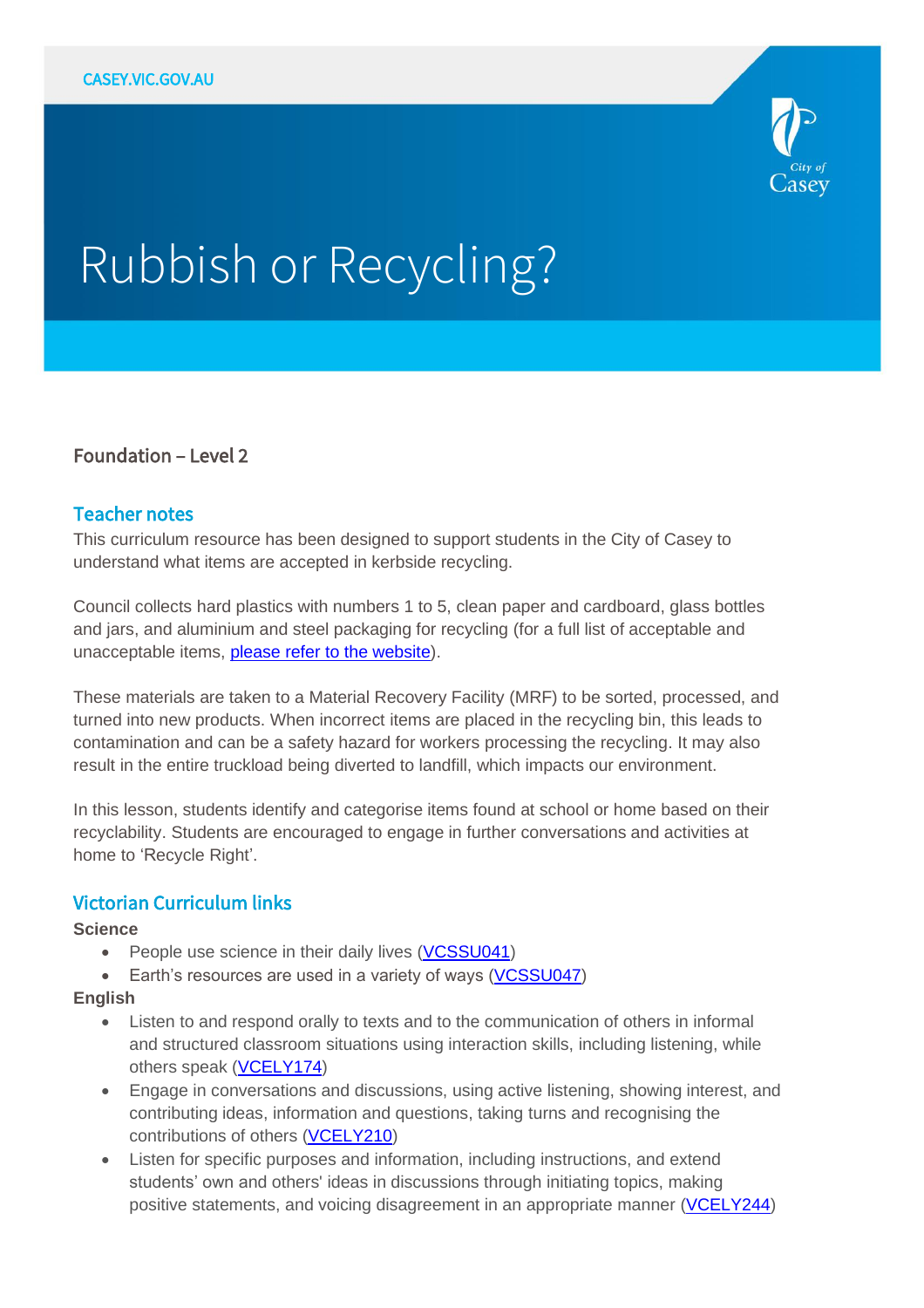## ResourceSmart Schools links

This activity relates to [ResourceSmart](https://www.sustainability.vic.gov.au/School/Get-started) Schools Waste Module actions B1.2, B1.3, B1.4 and C1.1.

## Learning intentions

- Students will be able to recognise, describe and classify items based on their material type.
- Students will be able to understand what items can and cannot be recycled in the City of Casey.
- Students will be able to reflect upon recycling processes at school and at home.

## **Resources**

- Access to an IWB/whiteboard
- Computer or tablet with internet access (for remote learning)
- Variety of clean recyclable items (e.g. hard plastic bottles/containers, metal lids, aluminium foil/packaging, paper, cardboard, glass jar) and non-recyclable items (e.g. soft plastic packaging, clothing, tetra pak/cartons, plastic caps, household rubbish, artificial food waste) **or** images of these items.
- Access to City of Casey recycling, general waste and food/garden waste bins **or** images of these bins.
- Coloured and grey lead pencils.
- 'Rubbish or Recycling Scavenger Hunt' and 'Rubbish or Recycling Sort' templates.

# **Differentiation**

- **Support**: Establish small, teacher-led groups to provide direct assistance or organise mixed ability groups to enable peer support, use simplified images or hands-on materials, and modify questions to suit student ability.
- **Extension:** Encourage students to graph the items found at home or at school and write statements to explain their findings. Students may also like to create and share their own 'Recycle Right' campaign to educate their school community or household. This could be in the form of a story, poem, comic, poster or short animation.

## **Assessment**

As students complete learning tasks, monitor their understanding, and provide feedback as required. Collect and annotate student work samples and note understanding through discussion and reflection questions.

#### Lesson structure

**Warm up**

- Group students and distribute a clean sample of recyclable material (e.g. paper, cardboard box, hard plastic, glass, aluminium, etc.) to each small group. If completing the task remotely, share an image of a recyclable material instead to each group.
- Ask students to examine their material and record what they see, hear, feel, and smell. If working remotely, ask students to describe what they think their material looks like, feels like, smells like, and sounds like.
- Come together as a class and share observations, similarities, and differences. Ask students whether they have seen any of these materials before and note examples of recyclable products or items on a class anchor chart/whiteboard. Explain to students that these materials